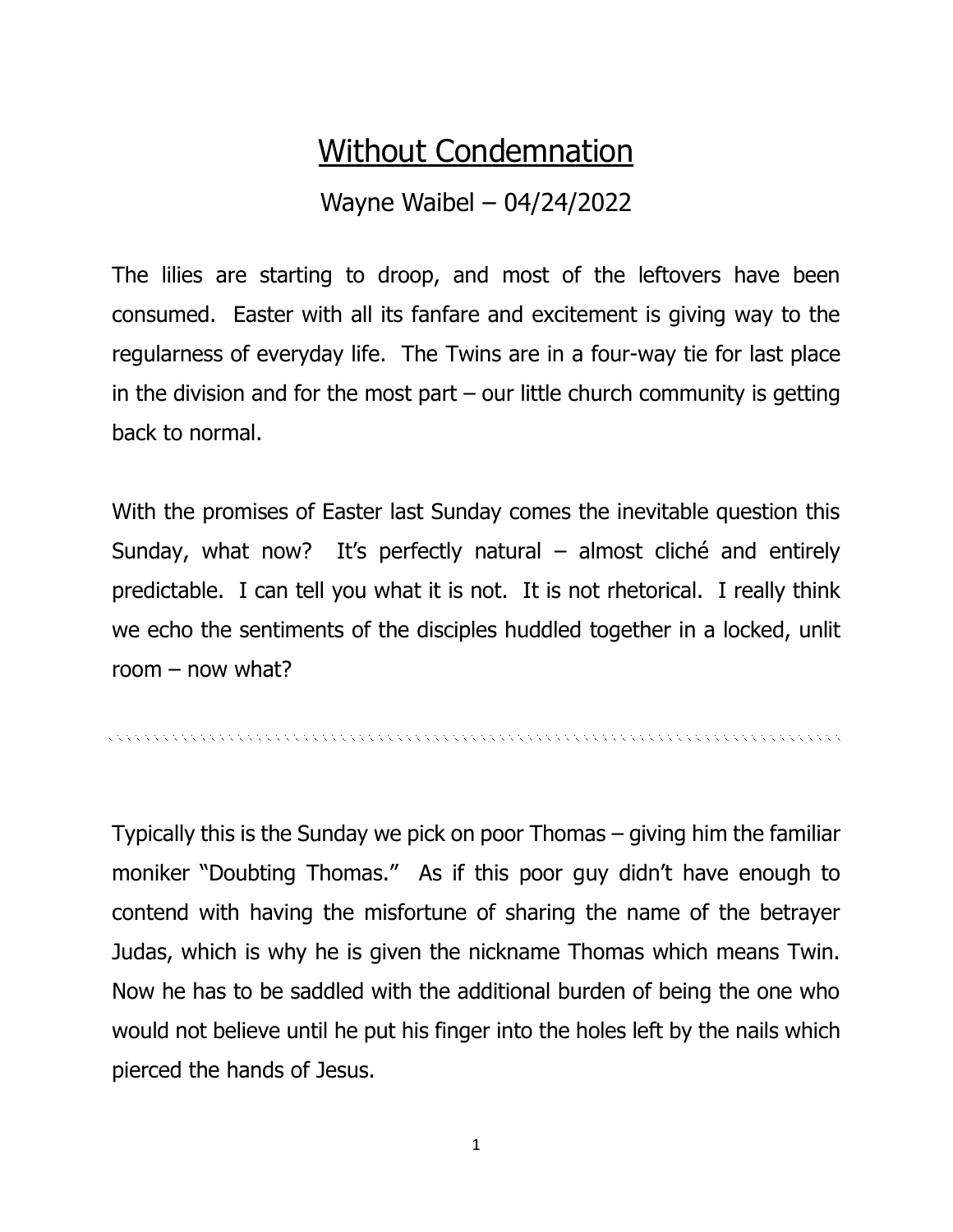His role, though seemingly unpopular, provided what was to become a direct charge from Jesus to us all, "Blessed are those who have not seen and yet have believed." We all kind of use Thomas to justify our own unbelief. "Yes – I struggle with my faith, but hey – at least I'm not as reluctant as Thomas, and he was there!" As humans, we can't help but offer him up as a way to minimize our own failings.

The thing is, his unbelief wasn't as egregious as we tend to assign. A close examination reveals that when Christ invited him to touch the Master's wounds, he exclaimed, "My Lord and My God!" There is absolutely no indication that he actually touches Jesus.

It was enough for him to hear His words. Additionally, the Master was not being cross with Thomas – Jesus engaged the disciple without condemnation. This is a critical detail. Especially when taken in light of the message it allowed Christ to proclaim, "Blessed are those who have not seen and yet have believed."

There was much about the time immediately following Easter that sends us scrambling for answers, and direction, and sanctuary. We should take comfort in the fact that we are not alone in that. The Apostles were trying to stay hidden as much as possible.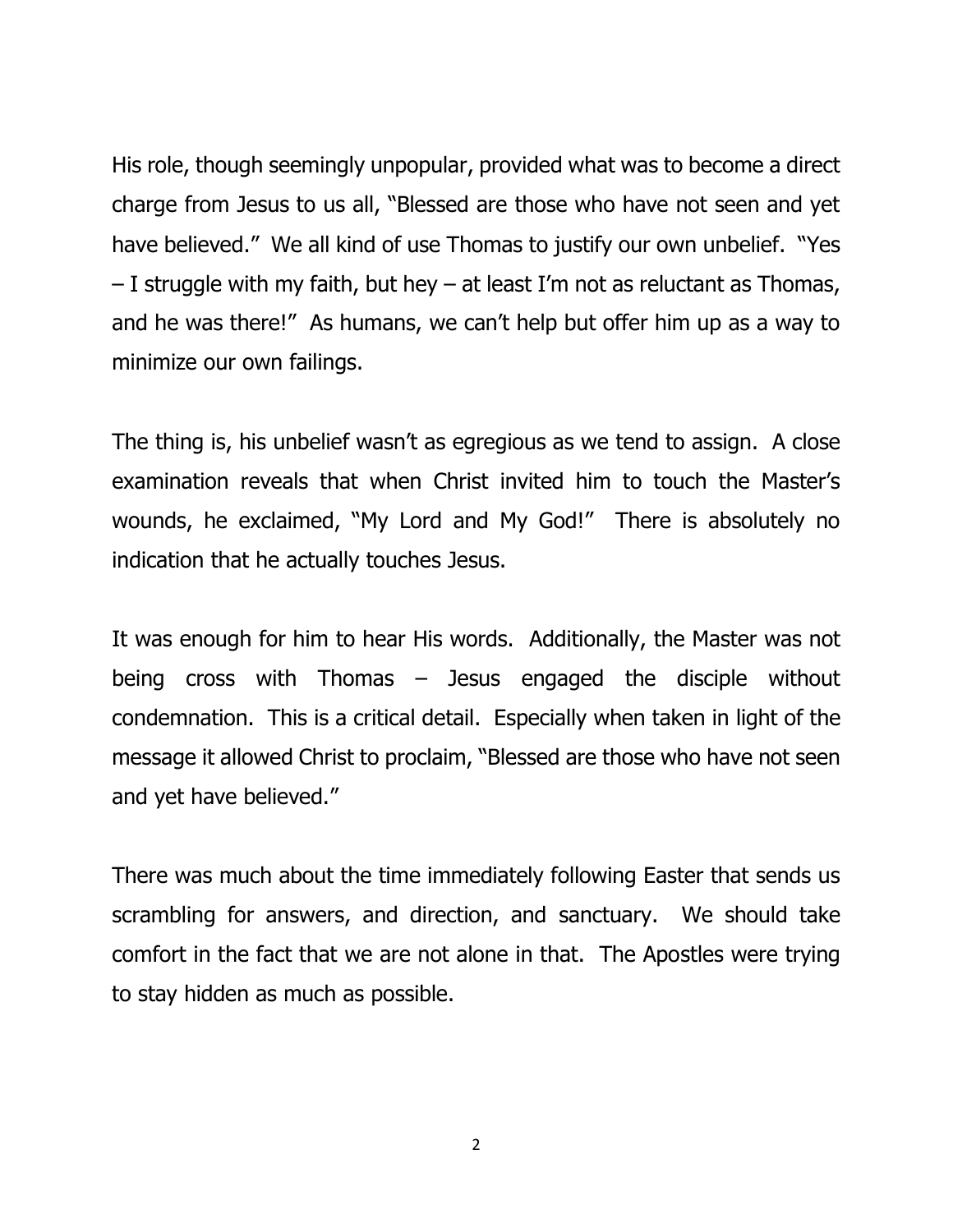The Sanhedrin, which was in collusion with Rome, was actively engaged in putting down any mention of the name Jesus, much less any witness to His life and mission. These were very dangerous times.

. A concert and a concert and a concert and a concert and a concert and a concert and a concert and a concert

One could argue that the reformed church of which we are a part endures the pangs of persecution even today. Certainly not to the extent our first century counterparts were subjected to, but we do have to contend with declining membership and fiscal challenges to say nothing of political and civic pressures and biases.

We try our best to make our community of faith relevant, but too often fall into social entrapments that have more to do with popularity and prosperity - ultimately leading to anxiety and frustration.

When I say "we" I refer to the greater church, not this place. Sure  $-$  we have our challenges. Chief among them is our collective desire for growth while holding fast to our core values.

Much as the early Christians, ours is a crisis of perception. The reality is that God is at work among and within us, even though every day brings reminders that the promises of Easter are not fully realized. Faithfulness requires discernment, wisdom, and risk.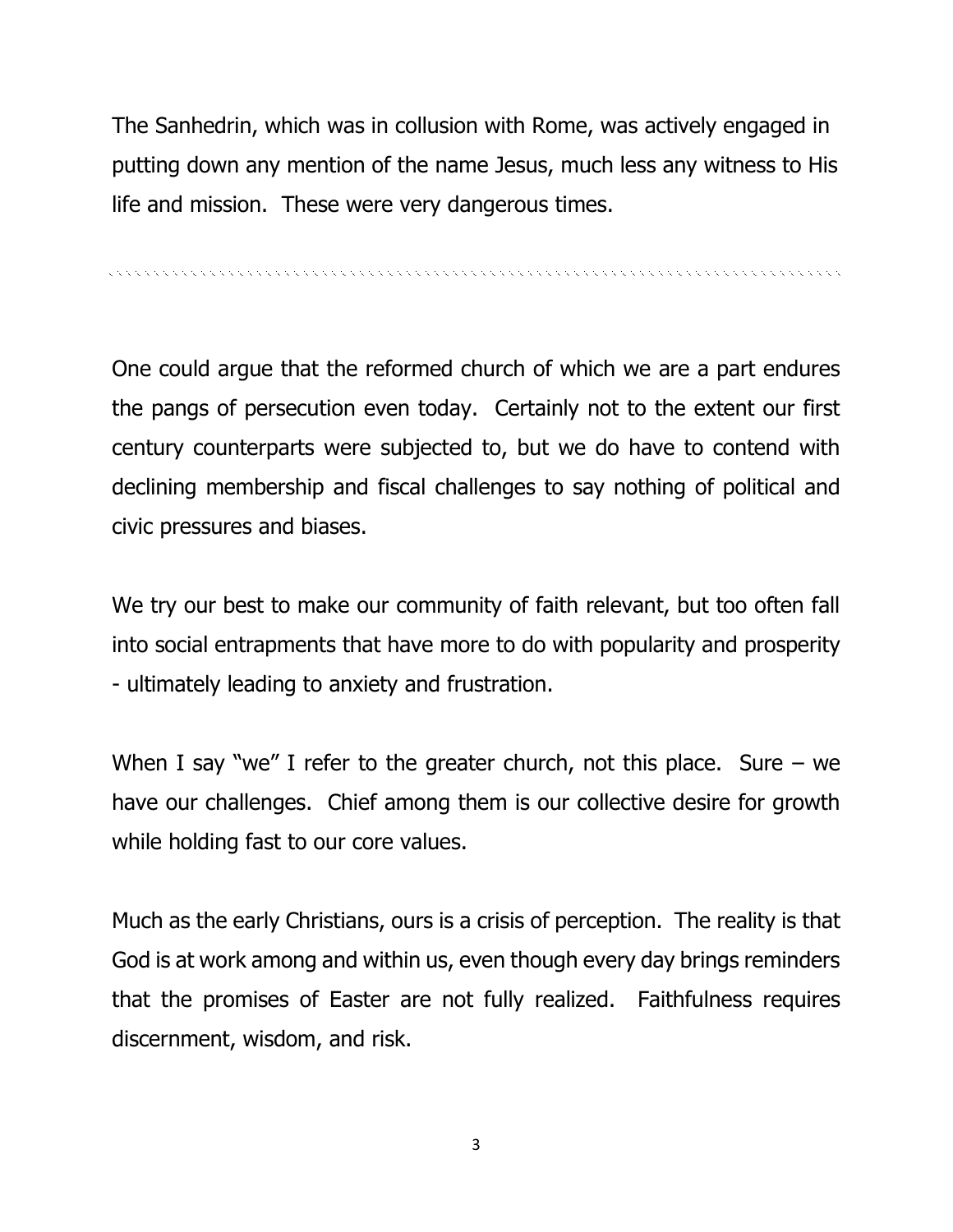We lose sight of the fact that enduring the struggles of this present life are simply a prelude to feasting at the heavenly banquet. The truth is that Easter has come and gone, but fear and doubt remain.

, a concert a concert a concert and a concert and a concert and a concert and a concert and a concert and a co

Our call to worship this morning reminds us of the importance of praise, particularly in the face of utter despair. We must find ways to translate the words of our forebears into language and behavior that can touch both head and heart. Doing this propels us to live into our calling, which is to help ensure that God's embrace is returned by folks who did not know it was even there in the first place.

The book of Revelation is a tough one to make sense of, but there are serious lessons to be learned within it. Today's text, as elsewhere in Revelation, is best understood if you don't dwell on the imagery, but focus instead on the truth to which those images point. And today's lesson put another way is simply that God is at work in present experience, in the memory of the people, and in the hope of the future.

The example set by the Apostles after Jesus filled them with the Holy Spirit can be held up as the benchmark of true ministry. Declare the good news of the Gospel to the poor and all others – even to the ends of the earth.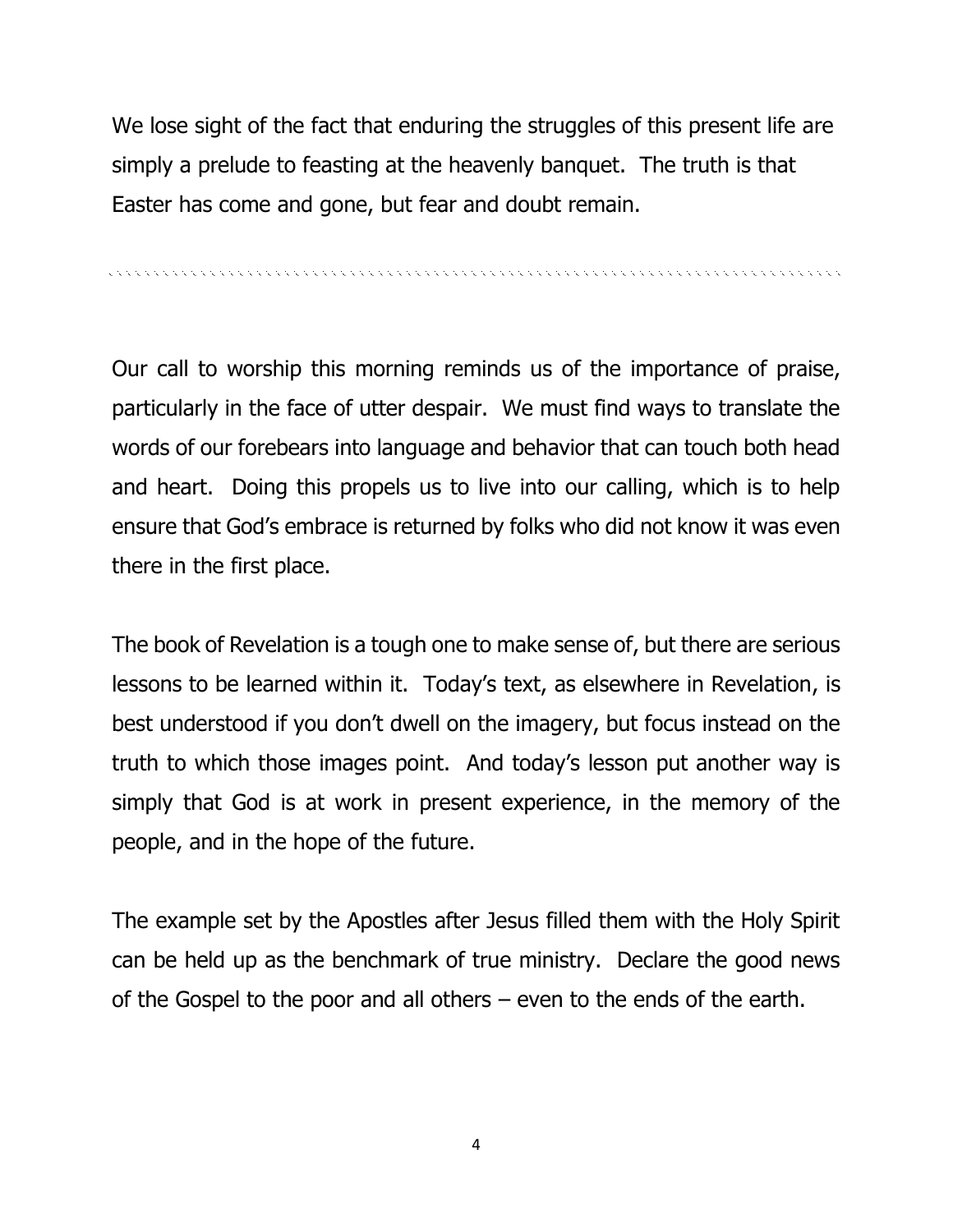Despite warnings to the contrary by whatever earthly authority, continue spreading the good news. We must learn to believe not simply in the goodness of the Lord, but in the goodness of one another.

These disciples actually felt joyous after being persecuted for their beliefs. Their trial by tribulation fulfilled what Jesus had told them would happen. To be punished for serving the Lord was to them, a supreme honor. It's how they knew they were on the right track, and it emboldened them all the more.

These eleven individuals as witnesses to the greatest story ever told managed to inspire and enlighten the whole of humanity within their reach, which proved immense. As Jesus began His ministry in Galilee and drove relentlessly to Jerusalem, the Apostles started in Jerusalem and expanded to the ends of the Roman Republic – to them – the known world. I'd call that a pretty fair start.

So here we are. Easter has come and gone. We're left with the growing realization that our lives have been saved by the Son of God. A God who wants nothing but the best for us  $-$  His children. And still we wander aimlessly about, trying to live up to expectations that we impose upon ourselves and falling short.